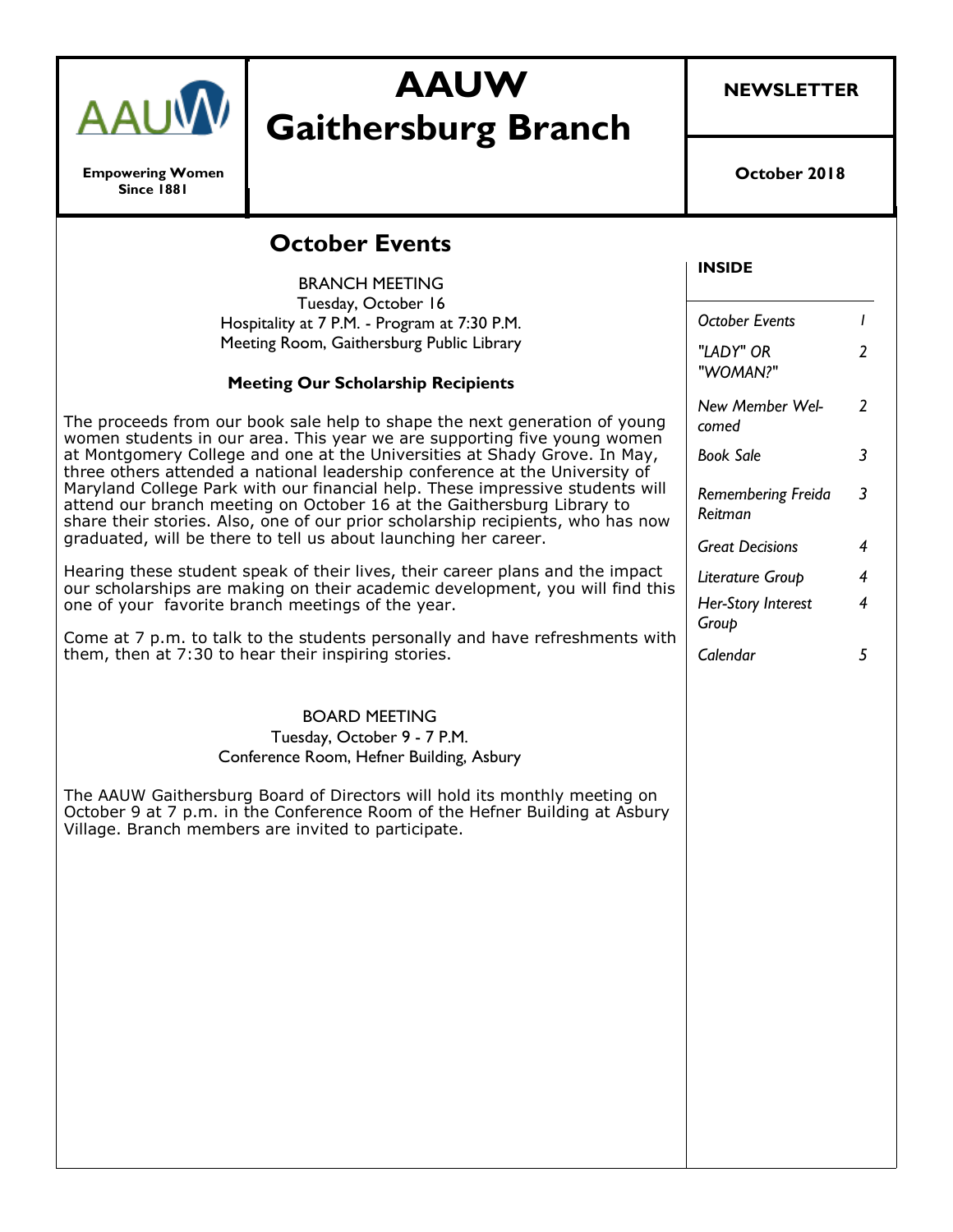## **"LADY" OR "WOMAN?" A Feminist Parable**

#### *- Dorothy Camara*

Estrella was confused. She left her ESL class still not sure about the difference between "lady" and "woman." She had asked Henry, the teacher, but she thought he had made a little joke of it.

At home, she sank into a chair at the kitchen table and opened the English dictionary. She was going to figure this out. She saw that "woman" was defined as "adult female person." Well, that fit her all right. But she wrinkled her nose in perplexity at the definition of "lady."

"Lady: a woman of superior social position; a woman of refinement and gentle manners," and what is this?: "a woman receiving the homage or devotion of a knight or lover." Well, that certainly didn't fit her--no knight paid her homage when she worked at the shop all day, washed the muck off her kids' faces before supper or struggled with English classes at night. As for "gentle manners," that didn't mean herself when she yelled like a constipated hippopotamus at Pedrocito after she told him a hundred times not to feed the chili peppers to the puppy.

She had to think about this.

She knew that when she asserted herself at the grocery store the other night, the clerk looked down at her and said, "Now, lady...." Why did she feel so demeaned when he said, "Now, lady"? And how many times when she

was acting silly or when she was angry at someone who was trying to put her in her place, she was told, "Act like a lady." And she watched TV closely for hints on this problem. She saw that in prisons, the guards referred to the fe-



male inmates as "ladies": "Now, ladies, march to dinner." And women in mental hospitals were told, "Now, ladies, line up for your medication." And what about those "ladies of the night?" Maybe it's an insult. That's how she felt sometimes.

She thought she grasped the difference. "Lady" was more than a word used to indicate someone who used a parasol when she went out in the sun or had to borrow a gentleman's handkerchief when she cried. It was a word used to suppress a woman, a woman who was not to make waves, a person who did not suffer birth pains, who did not struggle to make a living, who was not an individual with hopes, aspirations, strivings of her own. She figured that a "woman" is a person who roars, who sweats, who demands her place, who achieves.

She understood now. Ladies do not hold up half the sky. Women do.

### **NEW MEMBER WELCOMED**  *- Mary Wykes, Co-Vice President for Membership*

We are delighted to welcome Barbara Kilby as a new member. Barbara is a graduate of Georgetown University, with a bachelor of science in foreign service degree in international affairs. She is a CPA. Currently she is the president of the Friendship Star Quilters, who are now planning a quilt show at the Montgomery County Fairgrounds on April 25-28. Barbara lives at the Villas at Asbury.

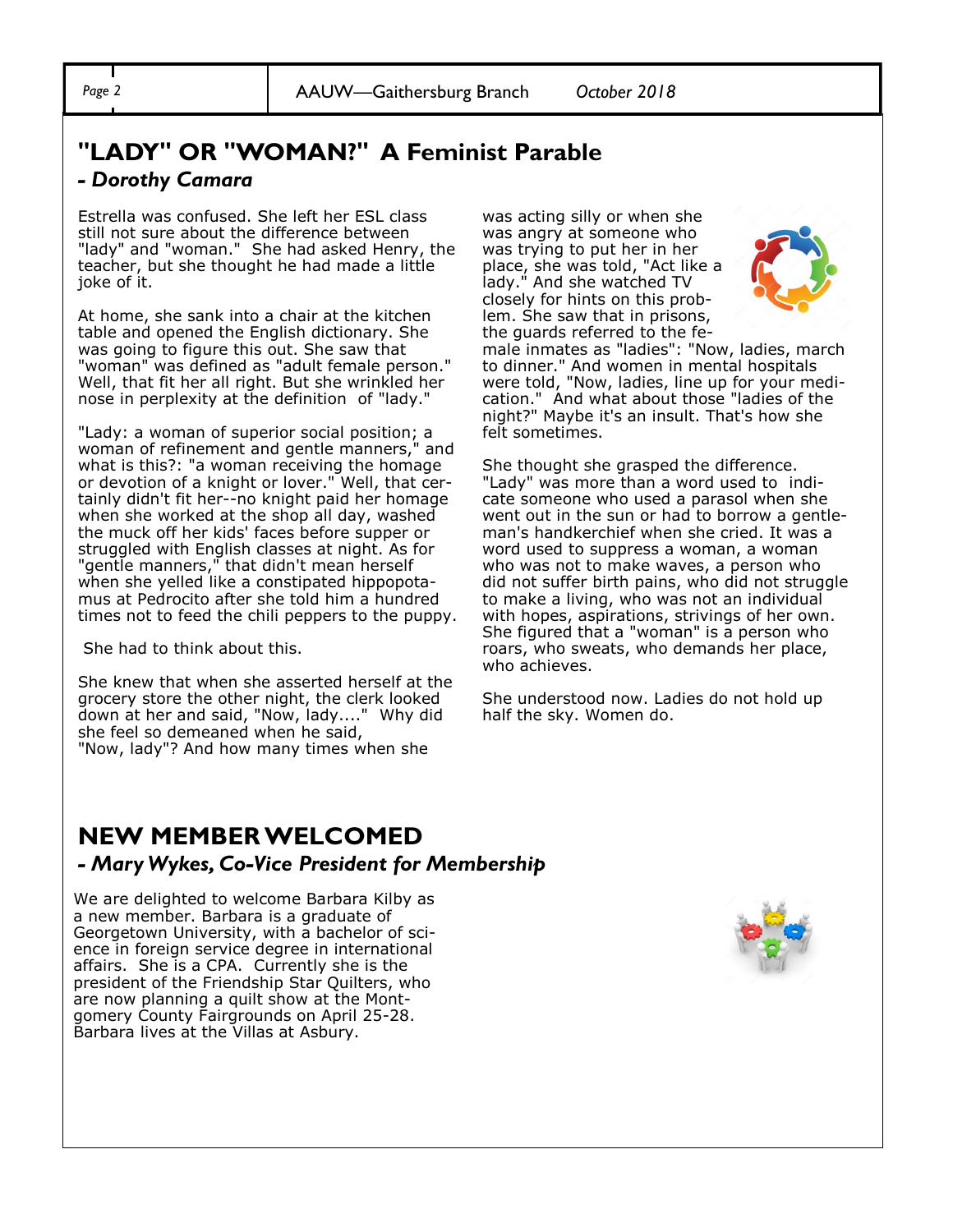### **BOOK SALE**  *- Liz Clark Hessel, Chair of Book Sales*

The date of the 2019 book sale was changed after we began distributing the white business cards that you may have seen. Please note that the correct dates are March 28-30, 2019. Discard any white business cards with the May date. We have plenty of the yellow cards and we need your help to distribute them widely to those who received a card with the wrong date, and also to distribute them to our friends and neighbors who have books to donate. If you do not have any of the yellow cards, I'll get them to you.

Efforts for the 2019 book sale are underway. We are now collecting books, CDs, DVDs and video games. But we have fallen behind in collecting books. I am asking everyone to do more now with preparations for the sale. As my mother used to say, "Many hands make light work."

First, be proactive in distributing the yellow cards with the March date and that has information on how to donate books year round. I ask every member to distribute at least three cards per week.

Second, I challenge every member to collect one box or bag of books or DVDs each week. If you don't want to keep the collection in your home, you or the donor may contact me and someone will pick it up. Gathering books now helps ensure we have a good selection at next year's

sale.

Third, help identify other organizations or groups who have books to donate. Does your employer, employee retirement association, book club, or community association have a newsletter that might publish a request for donations or information about the sale?

Fourth, do you read a foreign language? We have books in many foreign languages. Particularly we already have five boxes of Russian books. It would be helpful to sort these foreign language books by subject matter. Let me know any foreign language you read.

Fifth, serve on a book sale subcommittee. We need help in many areas, such as marketing, publicity, pricing. Do you have talent for designing marketing materials? You could do these activities at home in your own time.

You should take great pride in the success of our book sale and the impact we make on the lives of so many students. Your ideas are welcome in making it a continued success. Contact me at liz@meral.com or 301-840-1258.

We express our sincere sympathy to our member Freida Reitman on the death of her husband, Julian, on June 20, 2018. A number of our branch members joined with his family and friends from all over the country on Saturday, September 15, for a "Celebration of Life" at the Rosborough Center meeting rooms.

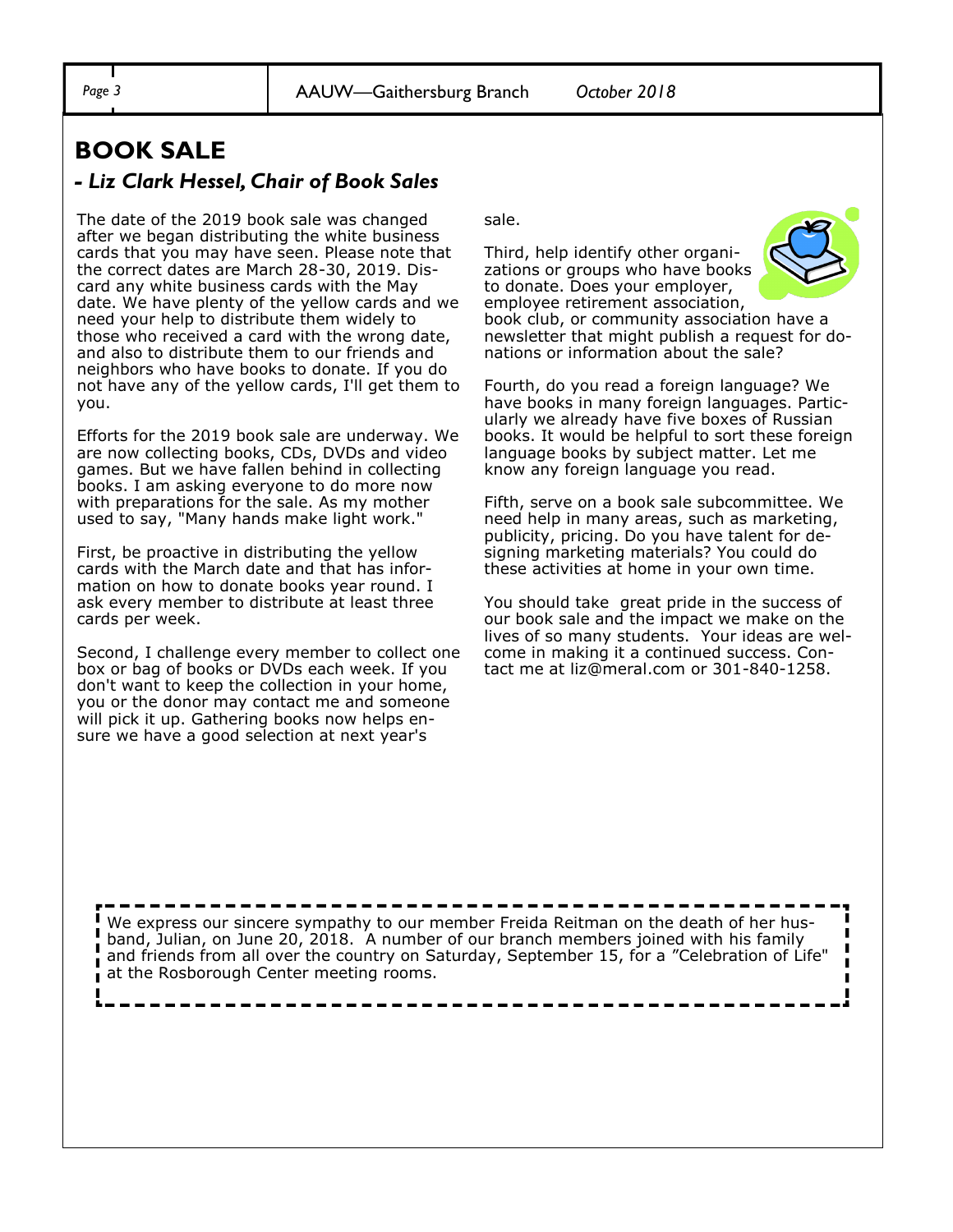## **GREAT DECISIONS**

### *- Mary Wykes, Coordinator*



Anita Taylor will host the Wednesday, October 24, 2:30 p.m. Great Decisions meeting at the Park View Club Room on the first

floor at 211 Russell Avenue, Asbury Village. The discussion will be on "South Africa's Fragile Democracy." The Foreign Policy Association's Great Decisions 2018 study guide article is written by Sean Jacobs, a

native of Cape Town and currently an associate professor of international affairs at The New School of New York City.

New members are always welcome. Light refreshments will be served. Please let Anita know via email (caldwelltaylor33@gmail.com) if you will be coming.

## **LITERATURE GROUP**

### *- Mary Wykes for Coordinator Jean Young*



The Literature Group will meet on Saturday, October 27, at 10 a.m. at the home of Jane Carroll in the Villas at Asbury New members are always

welcome.

The selection for October is the recent best seller, "A Gentleman in Moscow," by Amor Towles. Published in 2016, this is Towles's second novel. It has been on the New

## **HER-STORY INTEREST GROUP**

### *- Anita Taylor, Coordinator*



Please note the changed date for the October meeting of the HerStory Group. We will meet on Wednes-

day, October 10, instead of our usual first Wednesday, in the Club Room of the Park View Building at Asbury. Maria Roberts will present the remarkable career of Zora Neale Hurston, anthropologist, writer, and author of the recently published book, "Barracoon," the story of the last Black importee to become a slave.

The center of the story of "Barracoon" is Oluale Kossola, also known as Cudjo Lewis. Lewis was one of the last survivors of the CloYork Times best seller list and has been ranked as one of the best books of 2016 by The Chicago Tribune and other newspapers and by NPR. It has been translated into 15 different languages. Jane will lead the discussion on this absorbing and witty novel.

tilda, the last vessel to carry kidnapped Africans into a life of bondage in the United States — 50 years after the slave trade was officially abolished. In 1927, Hurston made the first of several journeys to Africatown, near Mobile, Alabama, to interview Kossola. Come and join us to hear more about this story and about Zora Neale Hurston.

If you need directions, please contact Anita Taylor

#### *AAUW GAITHERSBURG BRANCH*

*Website: gaithersburgmd.aauw.net* 

*Advancing equity for women and girls through advocacy, education, philanthropy and research.*

*President Heather Reichardt*

*Co-Vice Presidents for Program Marilyn O'Connell*

*Judy Sholes*

#### *Co-Vice President for Membership Anna Fraker*

*Patsy Marks*

*Mary Wykes*

*Treasurer Edie Allison*

*Secretary Barbara Garrard*

#### *Appointed Members of the Board*

*Liz Hessel*

*Maria Roberts*

*Newsletter Editor Qing Jiang*

*Newsletter Coordinator Dorothy Camara*